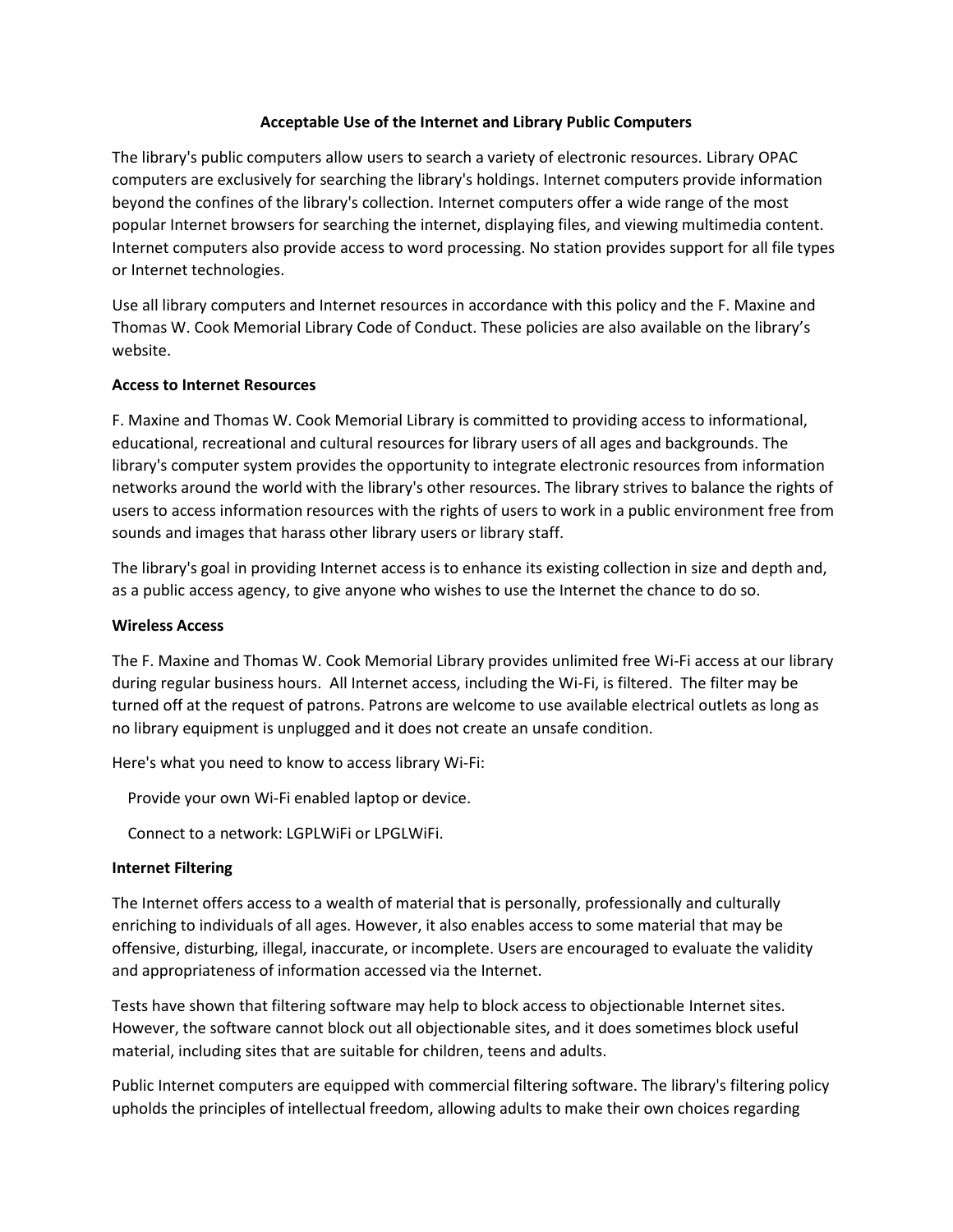filtering. The policy also aims to ensure that our libraries are safe and welcoming places for children, and it affirms the right and responsibility of parents to make choices for their own children and teens.

Please see staff at the circulation to request a temporary shutdown of the filtering software.

## **Children's Computers**

The children's area within F. Maxine and Thomas W. Cook Memorial Library is designed to be welcoming for children. This area includes a limited number of computers, all of which offer resources especially for children. To best serve children, all computers in designated children's areas are for the use of children, with or without adult caregivers accompanying or assisting children. The children's computers do not offer Internet access. If you are not familiar with the computers, we invite you to sit down with your children and have them show you the applications they use.

## **Time and Other Limits**

To access the Internet all individuals must get a single use pin code from the circulation desk. The library does not distinguish between library patrons and visitors. Each person is guaranteed one 45-minute session per day on library public computers. Session times are automatically extended by the time limiting software if the Internet computers are not all in use or out of order.

The library's computers are set up for use by a single individual. Due to the constraints of the space per computer, please refrain from having more than 1-2 individuals at a single computer station.

## **Privacy**

The library currently does not provide privacy screens for Internet computers. Additionally, the library's computers are in a public area. Others may be involuntarily exposed to what you are viewing. The library asks that you remain sensitive to the fact that you are working in a public environment shared by people of all ages.

### **Precautions**

Illegal activities or activities that interfere with or disrupt the network, users, services or equipment are prohibited and not protected by the library's privacy policy. The library does not routinely monitor public computers, but reserves the right to do so when a violation of this policy or illegal activity is suspected. Staff is authorized to take immediate action to protect the security of computers and the network and to enforce the following rules. This includes requiring a user to leave a computer or the premises, and contacting law enforcement authorities.

# **Notice: Warning of Copyright Restrictions**

As a patron, your ability to post or link to copyrighted material is governed by United States copyright law. In accordance with 17 USC S 512 (i)(1)(A), the library may terminate a patron's access to the system or network for disrespect of the intellectual property rights of others, or for repeat infringements of copyright. The library has adopted this policy and will make all reasonable effort to enforce it in appropriate circumstances.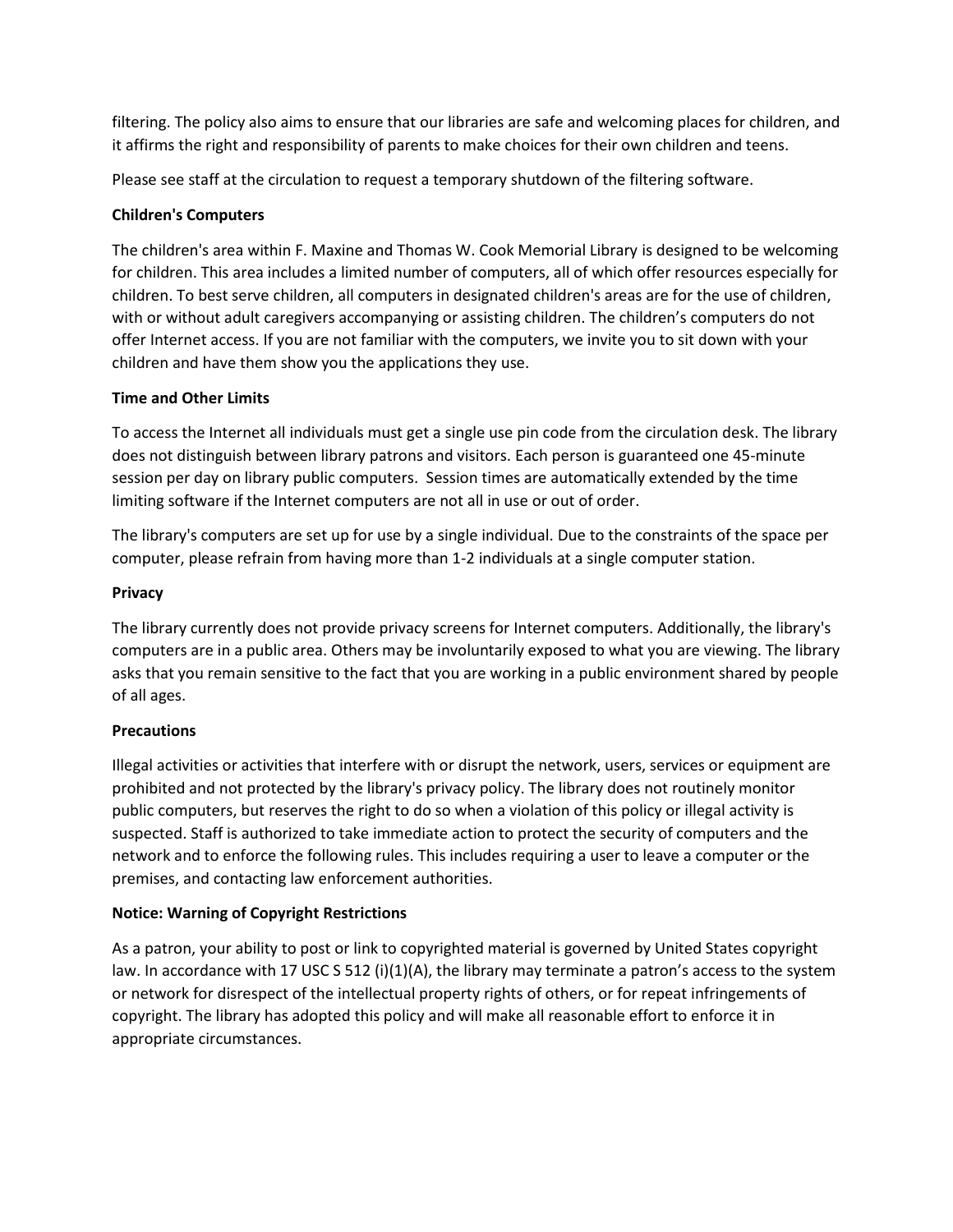#### **Rules Governing Use of Library Computers**

Failure to comply with the following rules may result in loss of computer privileges, loss of library privileges and prosecution.

At each log-in, library computer users must complete a click-through agreement acknowledging these rules and must agree to follow the rules.

- 1. Check in at the desk for an Internet computer before using it; log on using your own single use pin code and promptly give up the computer when your session is terminated by the time limit software.
- 2. Promptly give up the computer when requested by staff.
- 3. You may download files to your own supported media/devices. The library is not responsible for damage to your media or for corruption of your data, including damage caused by mechanical malfunction, or corruption caused by virus or spyware infection, while using library computers.
- 4. Do not attempt to use library computers to install, run, or otherwise execute programs or applications on personal storage media or downloaded from the Internet.
- 5. There is a charge for printing from public computers, of \$0.10 per sheet. You must pay before receiving printed materials.
- 6. Please respect other's privacy by not attempting to observe or comment on what others are viewing. Remain sensitive to the fact that you are working in a public environment shared by people of all ages.
- 7. Stop viewing any site that creates a hostile environment for other library users if a staff member asks you to stop, and do not view similar sites after being asked to stop.
- 8. Use headphones when listening to audio content and keep volume low, to avoid disturbing others.
- 9. As a courtesy to others, log off of all visited websites as well as the computer completely when you are finished with your session.
- 10. Do not gather around computers when doing so may obstruct others or create noise that distracts others.
- 11. Whether or not they are in use, children's computers in all locations are for the exclusive use of children and their accompanying caregivers.
- 12. Do not use another's personal information, with or without permission, to sign up or log on to a website.
- 13. Do not misuse library computer equipment, software, or Internet access privileges.